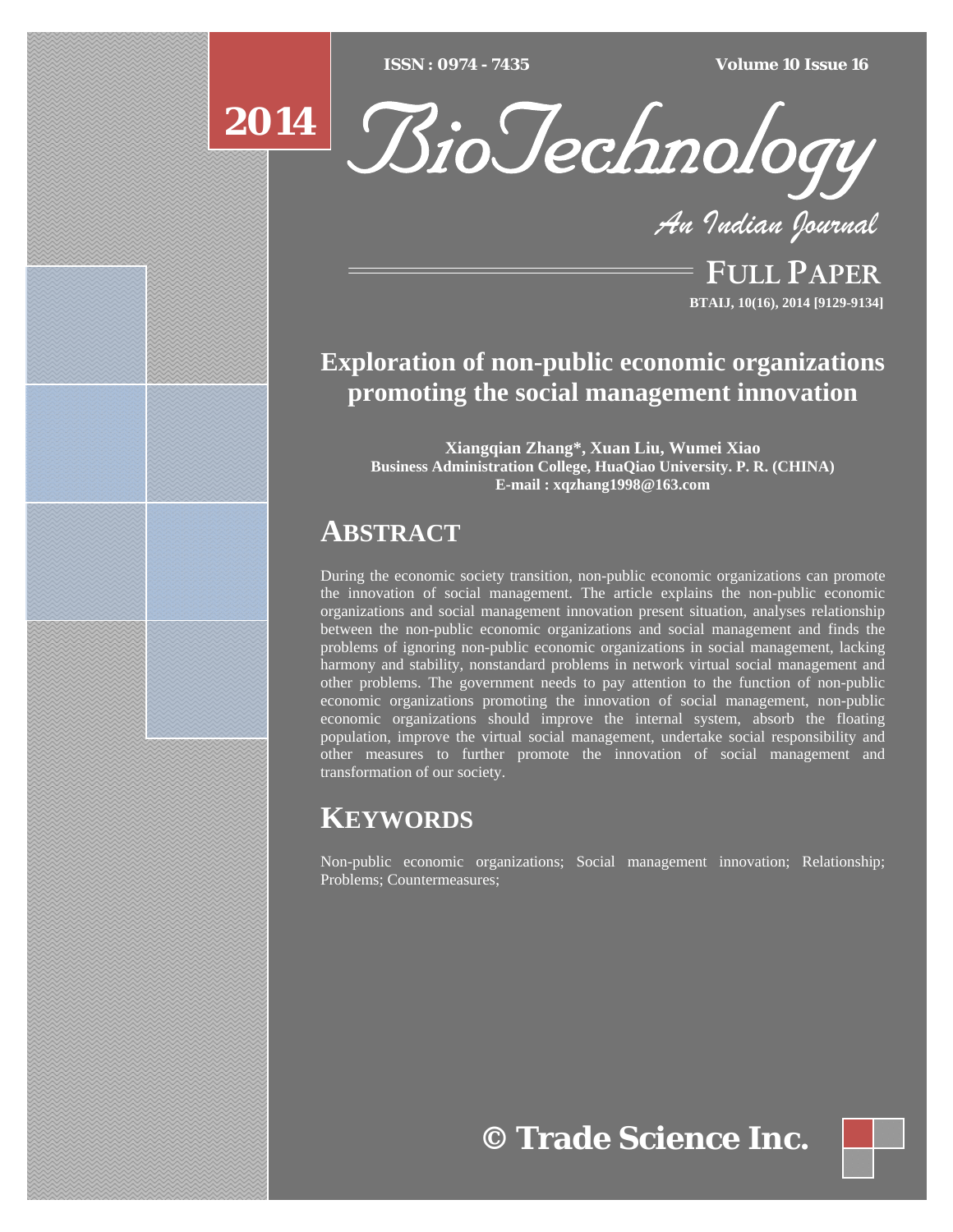### **INTRODUCTION**

 With the development of economy and increasing economic globalization, China's economy and society has entered the transition period, economic issue is severe, as well as the social management problem, society is the supporting environment of economic development, the Central Committee and all levels of government attache great importance to it, in the "Twelfth Five Year Plan", strengthening and innovating social management is proposed. The non-public economy develops after Chinese economic reform, after 30 years, it has played a significant role in the economic development of our country and has prominent contribution to the social and economic development. The current research of the social management innovation includes connotation and the content**[1-2]**, measures of strengthening social management innovation**[3- 4]**, legal system**[5-7]**, various organizations or groups' functions**[8-9]**, social management innovation in new situation and problems<sup>[10-12]</sup> and so on. The non-public economic organizations research mainly focuses on Party building in the non-public economic organizations**[13-16]**, spiritual civilization construction**[17]**, fulfilling social responsibility**[18]** and so on, after the "Twelfth Five Year Plan", various provinces and cities began to attach importance to the specific functions of non-public economic organizations to social management innovation and carry out various activities to promote the social management innovation of the non-public economic organization, literature in this are are less, it is worth discussing.

 This article will analyze relationship between the non-public economic organizations and social management by introducing the development status of social management innovation and non-public economic organizations and find out the main problems and countermeasures existing in the promoting social management of non-public economic organizations to play the special function of the non-public economic organizations serving social management innovation and boost social management to present a new situation in our country.

# **STATUS OF NON-PUBLIC ECONOMIC ORGANIZATIONS AND SOCIAL MANAGEMENT INNOVATION**

#### **Development status of non-public economic organizations**

 The non-public is ownership structure besides public ownership at the present stage in our country, it's an important component part of the socialist market economy, it includes individual economy, private economy, foreign capital economy and others. The non-public economic organizations mainly include private enterprises, individually-owned business and foreign-funded enterprise. The non-public economy quickly rises from small to large and has be be an important part of our economy now, it has become an important driving force for China's economic and social development. First of all, the number of China's non-public economic organizations increases dramatically and scale is continually expanding (TABLE 1). At the end of first half of 2011, there are 9034900 private enterprises, an increase of 579800 and 6.86%, registered capital was 22.85 trillion, an increase of 3.64 trillion and 18.98%; there are 36011300 individually-owned businesses, an increases of 4.29%, amount of funds was 1.5 trillion, an increase of 11.98%; there are 445900 foreign-invested enterprises, an increases of 0.15%, registered capital was 10.7 trillion, an increase of 2.52%**[19]**. Secondly, China's non-public economic organizations are more reasonable in the layout. At the end of first half year of 2011, there are 574800 individually owned businesses in primary industry, it accounted for 1.6% of the whole, an increase of 0.08% over the previous year; there are 3009300 in secondary industry, it accounted for 8.35% of the whole, an decrease of 0.15% over the previous year; there are 32427200 in tertiary industry, it accounted for 90.05% of the whole, an increase of 0.07% over the previous year**[19]**; at the end of 2009, private enterprises accounted for 2.2%, 24.9% and 72.9% of primary, secondary and tertiary industries, from the industry, it mainly distributes in engineering, construction and majority of industry in tertiary industries, from the type, labor-intensive, capital-intensive and technology intensive enterprises are multitudinous**[20]**. Thirdly, the non-public economy made a tremendous contribution in absorbing employment, tax revenue, import and export (Figure 1) and others. Import and export volume of private enterprises accounted for 19.8%**[21]**.

| TABLE 1 : Individual, private enterprises, registered capital and growth rate at first half 2002-2010 |  |
|-------------------------------------------------------------------------------------------------------|--|
|                                                                                                       |  |

| Year   | <b>Private</b><br>enterprises<br>(Ten thousand) | Growth<br>Rate<br>$($ %) | <b>Registered</b><br>capital<br>(Trillion) | Growth<br>Rate<br>$(\%)$ | individually-owned<br><b>business</b><br>(Ten thousand) | Growth<br>Rate<br>$\left(\frac{0}{0}\right)$ | <b>Registered</b><br>capital<br>(Billion) | Growth<br>Rate<br>$(\%)$ |
|--------|-------------------------------------------------|--------------------------|--------------------------------------------|--------------------------|---------------------------------------------------------|----------------------------------------------|-------------------------------------------|--------------------------|
| 2002   | 263.83                                          | 20.0                     | 2.48                                       | 35.9                     | 2377.5                                                  | $-2.3$                                       | 3782.4                                    | 1.6                      |
| 2003   | 328.72                                          | 24.6                     | 3.53                                       | 42.3                     | 2353.2                                                  | $-1$                                         | 4187.0                                    | 1.8                      |
| 2004   | 402.41                                          | 22.4                     | 4.79                                       | 35.7                     | 2350.5                                                  | $-0.1$                                       | 5057.9                                    | 2.2                      |
| 2005   | 471.95                                          | 17.3                     | 6.13                                       | 28.0                     | 2463.9                                                  | 4.8                                          | 5809.5                                    | 2.4                      |
| 2006   | 544.14                                          | 15.3                     | 7.60                                       | 24.0                     | 2595.6                                                  | 5.3                                          | 6468.8                                    | 2.5                      |
| 2007   | 603.05                                          | 10.8                     | 9.39                                       | 23.6                     | 2741.5                                                  | 5.6                                          | 7350.8                                    | 2.7                      |
| 2008   | 657.42                                          | 9.0                      | 11.74                                      | 25.0                     | 2917.3                                                  | 6.4                                          | 9006.0                                    | 3.1                      |
| 2009   | 740.15                                          | 12.6                     | 14.64                                      | 24.7                     | 3197.37                                                 | 9.6                                          | 10856.6                                   | 3.4                      |
| 2010.6 | 789.41                                          | 6.7                      | 16.52                                      | 12.8                     | 3328.40                                                 | 4.1                                          | 12012.1                                   | 3.6                      |

**Data source: MengFu Huang***.Economic Blue Book: report of the Chinese private economy in 2010 NO.7 (2009~2010)***[M].Social Science Document Publishing, 2011**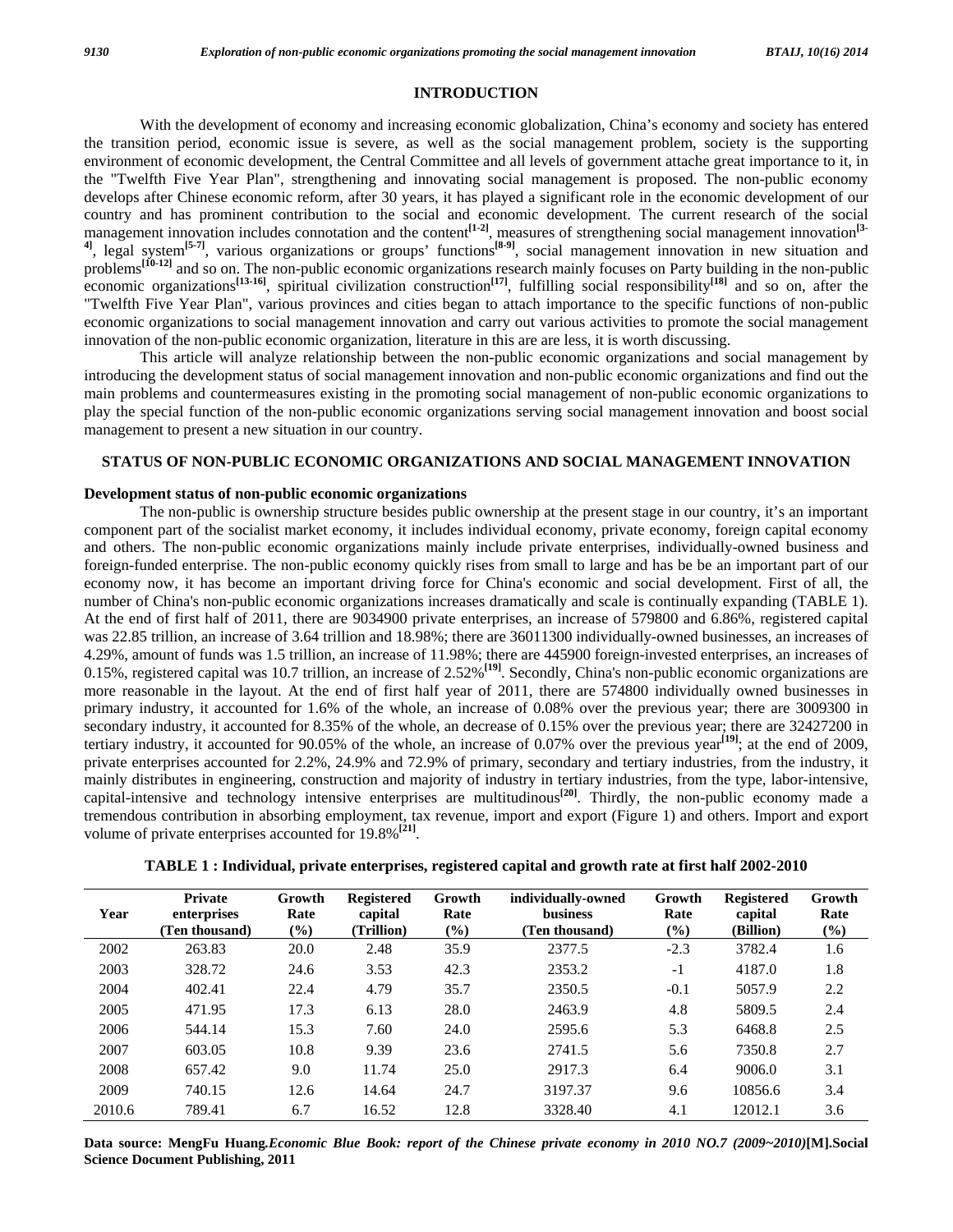#### **Development status of social management innovation**

 Social management innovation (Or Innovation social management) means that the activities or the process of these activities which achieving and reforming traditional social management mode by using new ideas, new knowledge, new technology, new method, new mechanism and others according to social politics, economy and related concepts and norms of social operation under the conditions of existing resources, experience and social management to construct new social management mechanism and system and achieve new goals of social management<sup>[1]</sup>.



**Figure 1 : Private enterprises import and export volume proportion chart from 2000 to 2009** 

### **Data source: MengFu Huang***. Economic Blue Book: report of the Chinese private economy in 2010 NO.7 (2009~2010)***[M]. Social Science Document Publishing, 2011**

 Strengthening and innovating social management is related to social and economic stability and ruling foundation of Party, it has been concerned by Central Committee and all levels of government, in 2004, the fourth Plenary Session of the Sixteenth Central Committee put forward "strengthening social construction and management, advancing the innovation of social management system", in 2007, 17th CPC National Congress proposed that " Building and perfecting social management pattern of Party committee leadership, government responsibility, social coordination and public participation ", at the end of 2009, social management innovation became a part of "Resolving social conflicts, social management innovation, impartial and honest law enforcement" in national political and legal work picturephone meeting, in 2010, strengthening and innovating social management was listed in "Twelfth Five Year" planning outline, yielding to various seminars, local governments and organizations actively implemented the central file and carried out all kinds of benefaction to people according to the documentation requirements and the actual situation of local policy. According to *Economic Daily* report, local innovation of social management mainly reflected in three aspects, first, focusing on innovation of social management mechanism and system, second, paying attention to the role of social organizations, at present,villages and towns (street) generally established committee for comprehensive management, perfected township (street) comprehensive management work center, effectively integrated politics and law, management, inquiry, land, industry and trade unions, the Communist Youth League, women federations and other forces, improved the operation mechanism and realized joint defense for public security, contradictions joint mediation, problems joint administration, work linkage and safe joint venture. Third, introducing social management performance evaluation. For example, s*ocial service management innovation action*  plan was developed by Beijing**[22]**. In summary, social management innovation is embodied in the innovation of management concept, management system, management main part and management method, for example, scholars points out that grassroots organizations and social organizations should be heeded in the process of social construction, but micro environment-- family should not be forgotten**[23]**.

# **RELATIONS BETWEEN THE NON-PUBLIC ECONOMIC ORGANIZATIONS AND SOCIAL MANAGEMENT**

 Non-public economic organization is one of the main body of the market economy in China, contributions are extremely abundant in economic development, the function is not only limited in the economic aspect, but also in social management (such as carrying out social responsibility and absorbing employment), besides government and the market, China should rely on social and economic organization when doing social management innovation, especially the non-public economic organizations. Social management and non-public economic organizations have the relationship of interaction and constraints, if they reciprocally squeeze out, "zero-sum game" will form, if they have mutual cooperation, they can achieve win-win. On the one hand, the non-public economic organizations are in the social environment, it can be influenced by the social environment (Figure 2a). Non-public economic organizations like public economic organizations and voluntary organization, management mode, organization structure, strategic decisions and management policy will be affected by the policy, legal, cultural and other environmental factors if they survive and develop in social environment, they should adjust according to the change of social environment, the social environment is a bundle of contradictions, it changes all the time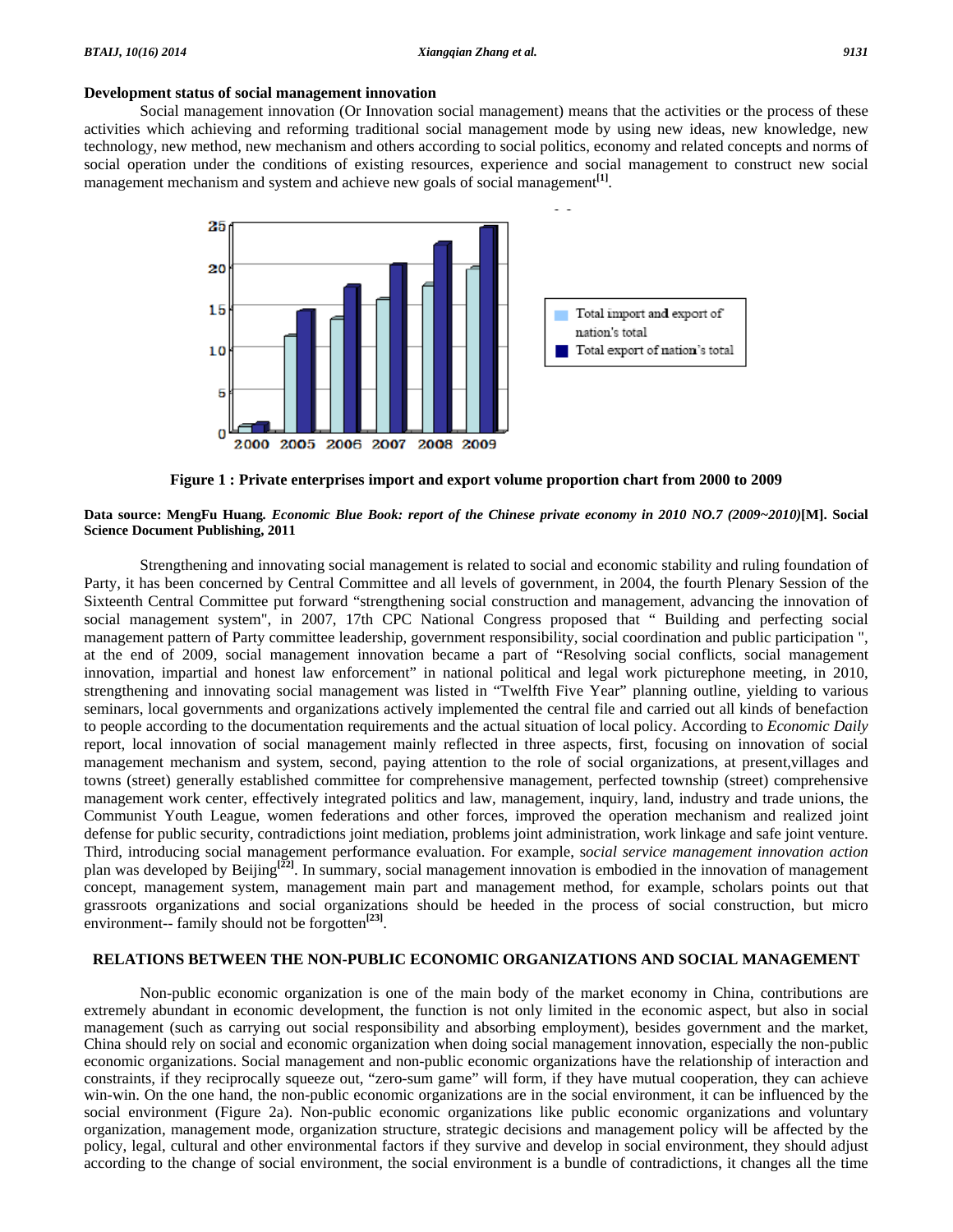and also involves complex people and organizations, if management is not appropriate, people and organizations are influences fatally, in order to better solve the new contradictions and problems in social management and create a good environment for economic development, social management need to absorb more attention and constant innovation, the nonpublic economic organizations must undertake the key part of management innovation. On the other hand, the non-public economy organization management is a part of social management, both of them restrict reciprocally (Figure. 2b). The nonpublic economic organizations is one of the main body of the market economy, and the society is the relationship of part and whole, whole is formations of the part and restricted by the part, only with good non-public economic organization management will promote the overall level of social management; At the same time, the overall strength is greater than the sum of their parts, whole strength can provide direction for the part, if the overall level of social management do not improve, non-public economic organizations' growth will be restricted, only with win-win will play a bigger effect.





# **MAIN PROBLEMS OF NON-PUBLIC ECONOMIC ORGANIZATIONS PROMOTING THE SOCIAL MANAGEMENT INNOVATION**

#### **Ignoring the the functions of non-public economic organizations in the social management**

 Usually, social management is always considered the Party and the government things and do not belong to general public, social organizations, economic organizations' responsibilities, at the same time, Party and the government have no such awareness that letting grass-roots, organizations and economic organizations undertake the task, government's management to non-public economic organizations are rare, they ignore the special role of non-public economic organizations in the social development and economic development and political demand of the non-public person, that lead to lack of enthusiasm of non-public person in social management innovation and unwilling to do, it also goes against to the non-public economic organizations serving social management innovation.

#### **Non-public economic organizations lacks the global view of stability and harmony**

 The non-public economic organizations lacks the global view of harmonious and stability, it will seriously exacerbate social management problems.The majority of private organizations are small, weak and only paying attention to their own development, they usually obtain profit based on damaging the interests of the people,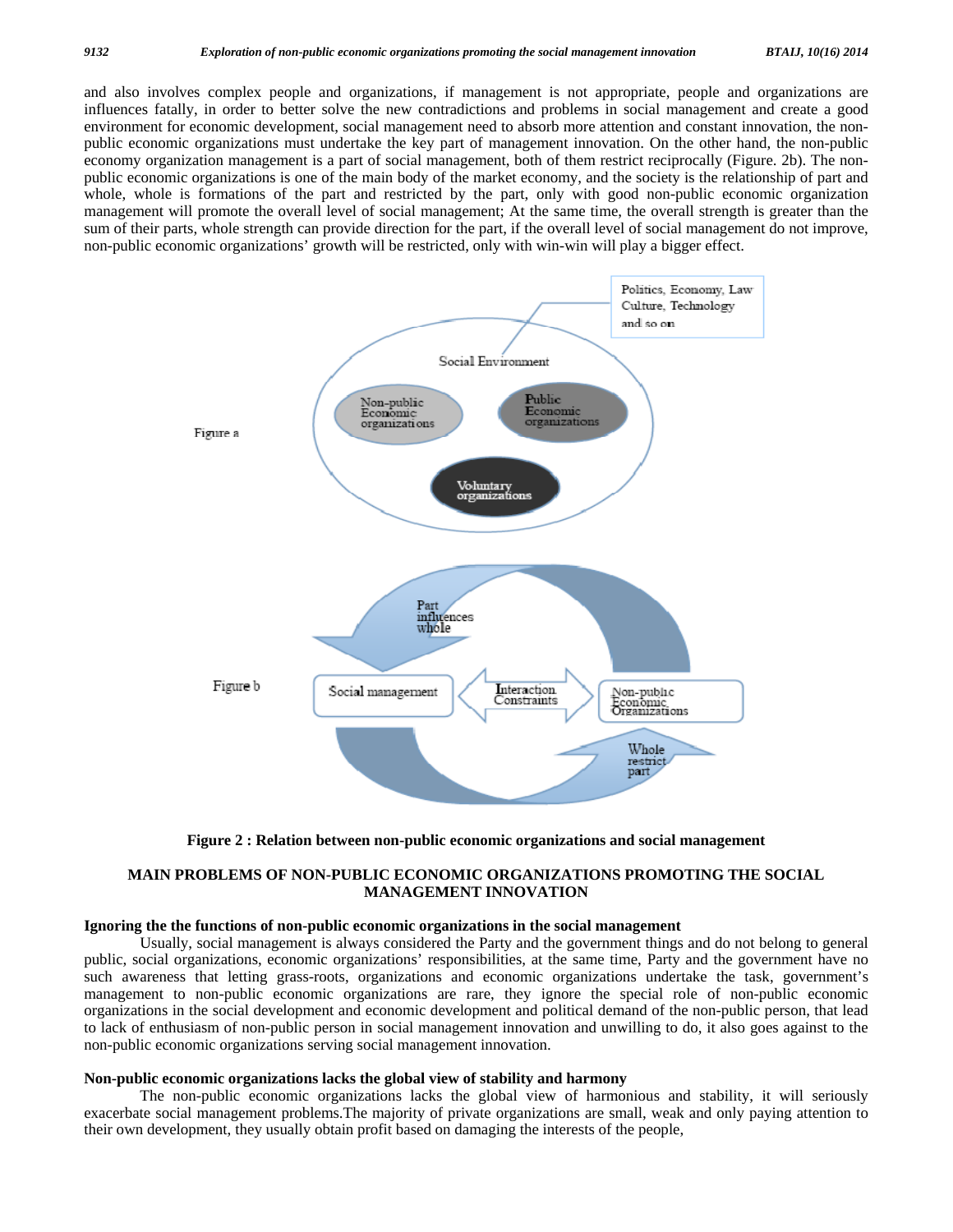They lack global view of harmony and stability and bargain away the interests of people and natural environment to get profits. In the market competition, they often do not consider the occupation morals and the principle of fair competition, destroy the market economy order and exacerbate the problems of social management.

#### **The non-public economic organizations is still not standardized in a virtual social management**

With the development of Internet and electronic commerce, network has become trading platform and the public platform for a lot of organizations, enterprises and individual, network marketing has become an important way of marketing business, network consensus has become an important form of the public voice, dissemination is fast and influence is farreaching. The non-public economic organizations are mainly for profits, network transactions and online marketing is the inevitable choice, due to the lack of laws and regulations, network transactions and the order exist security risks, some enterprises may use network defraud or bribe moderator to release and prevent network public opinion which is not good for them and some objective disclosure, that will lead to many problems in virtual society management, strengthening and innovating virtual social management is necessitous.

# **The non-public economic organizations do not realize the function of fulfilling the social responsibility for social management**

 If task organization consciously fulfill their social responsibilities, it not only can establish a good image for the organization, but also help them solve the social management problems. Now, a lot of non-public economic organizations are still not aware of their obligations to fulfill their social responsibilities and do not know fulfilling their social responsibilities can promote social management innovation. If they can do more public welfare undertakings, subsidize depressed area to develop education, help government improve infrastructure and improve the living environment, they can set up the good enterprise image and bring competitiveness to enterprise, meanwhile, it contributes to solving livelihood issues and improving the social management status.

# **COUNTERMEASURES OF NON-PUBLIC ECONOMIC ORGANIZATIONS PROMOTING THE SOCIAL MANAGEMENT INNOVATION**

### **Government should attaches importance to the promoting function of non-public economic organizations to social management innovation**

 Although the Party Central Committee is very concerned about the Party construction work of non-public economic organization, many non-public economic organizations lack Party system, the Party and the government policies are not implemented well, Consequently, the local branch of the Communist Party should give guidance and help to non-public economic organizations, guide them promote Party construction work and perfect the Party system of non-public organization to exert promoting function of non-public economic organizations to social management innovation.

#### **Non-public economic organizations should improve the internal system and absorb the floating population**

 First, non-public economic organizations should improve the staff's medical security system, retirement system and salary incentive mechanism to avoid damaging the interests of the employees; Secondly, the non-public economic organizations should help employees solve registration problem and accommodation through organization and their children education problem to reduce staff turnover rate and attract them working in non-public economic organizations; Finally, for the talented person who served a sentence or social idle youth, non-public economic organizations should provide jobs, education and training for them, so that they can become a useful person to the society.

### **Non-public economic organizations can promote social management innovation by taking social responsibility**

 First, non-public economic organizations should propagate the importance and significance of social responsibilities, make it become one of the corporate culture, encourage employees do good deeds, carry out business activities in accordance with the requirements of laws and regulations and support the innovation of social management, secondly, they should help government improve community infrastructure construction and the living environment.

### **Non-public economic organizations should improve the management of virtual society**

 First, non-public economic organizations must do online activities according to the normal laws and regulations to reduce the opportunity of network public opinion; Secondly, online transactions should safeguard the interests of consumers and reduce deceiving consumers; Thirdly, establishing a network crisis early warning system, when meeting the network crisis, it can actively reply timely, do not resolve the crisis through the shortcut or illegal means.

# **CONCLUSION**

 In China, non-public economy has become an important pillar of China's economic development, it should serve social management innovation.There are many problems of non-public economic organizations promoting social management innovation, our country should take positive steps to strengthen social management innovation and promote the transformation of our society.